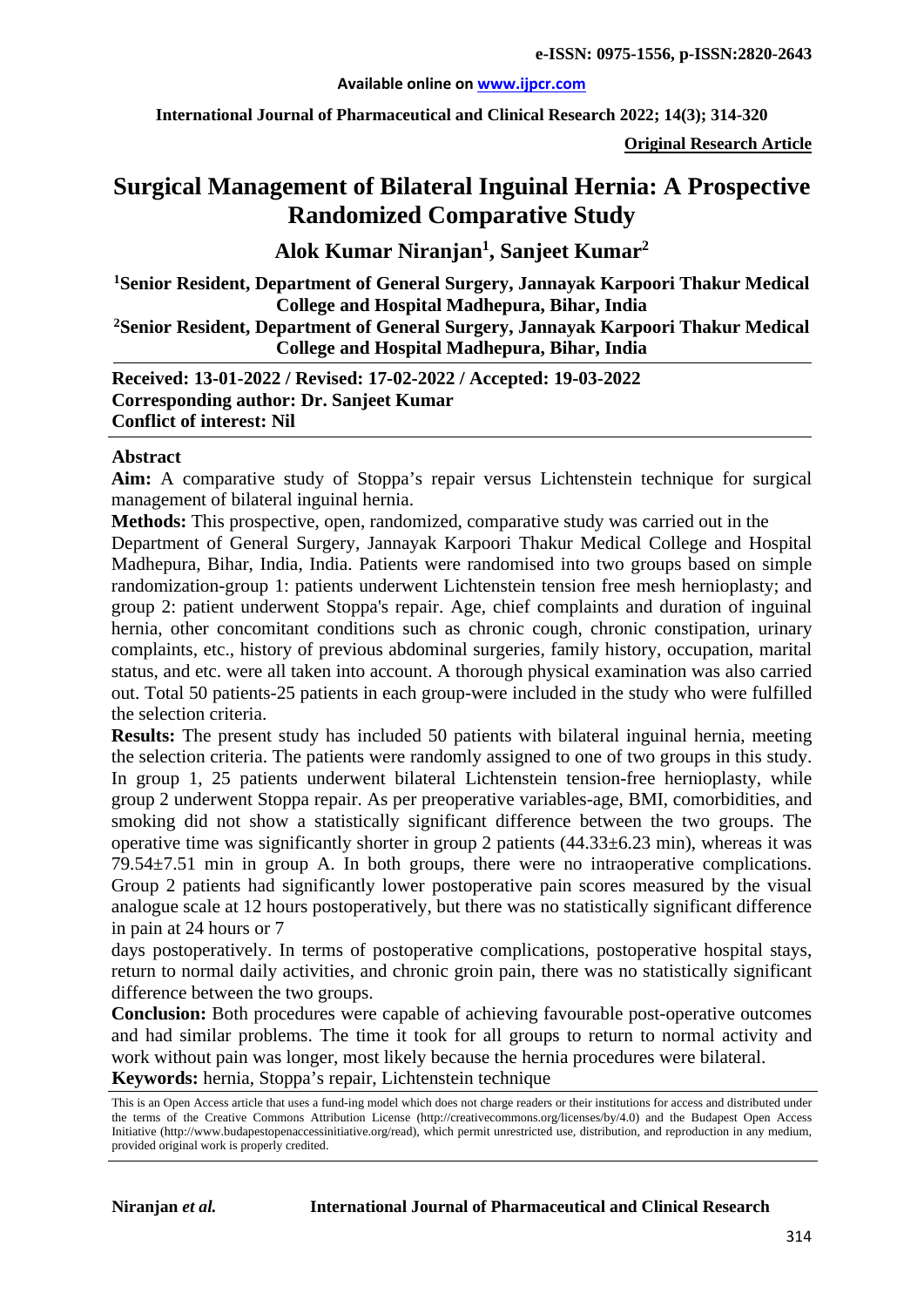### **Introduction**

It has been said that the history of groin hernias is the history of surgery itself. [1] Hernia repair is one of the most commonly performed general surgical procedures worldwide. [2] Since the time Bassini described his technique the search for an Ideal Inguinal Hernia repair is still on. An Ideal Hernia repair should be Tension free, Tissue based, with no potential damage to vital structures, no Long Term pain or complications and no recurrence. Lichtenstein's prosthetic repair using prolene mesh has been popular lately & it is a tension free repair. The mesh works as a mechanical barrier, but it does not give mobility and physiologically dynamic posterior wall. [3] Moreover this technique is associated with risk of infections, recurrence, chronic pain testicular atrophy and infertility, foreign body sensations and chronic groin sepsis which sometimes may require mesh removal. [4] Other tissue repairs like such as modified Bassini, Iliotibial tract repair, Should ice, Nylon-Darn, Halsted-Tanner, McVay and many others either requires good surgical experience or are tension repairs fraught with recurrences. Recurrences vary from surgeon to surgeon and centre to centre owing to complexity of the procedures. [5] The Stoppa's Repair first described in 1975 by Rene Stoppa, also known as giant prosthetic reinforcement of the visceral sac (GPRVS), is a tension free type of hernia repair, which is performed by wrapping the lower part of the parietal peritoneum with prosthetic mesh and placing it at a preperitoneal level through pfannensteil incision. [6] This technique has met particular success in the repair of bilateral hernias, large scrotal hernias, and recurrent hernias in which conventional repair is difficult and carries a high morbidity and failure rate. [7-9]

This new technique is theoretically closer to ideal hernia repair and based on the concept of providing a strong, mobile and physiologically dynamic posterior inguinal wall. The technique is simple, easy to learn and does not require complicated dissection or suturing.

#### **Material and methods**

This prospective, open, randomized, comparative study was carried out in the Department of General Surgery, Jannayak Karpoori Thakur Medical College and Hospital Madhepura, Bihar, India, India from November 2020 to October 2021

### **Inclusion criteria**

This study included 50 patients of both genders with age of 18 years and above visiting the department of general surgery of the institute with bilateral inguinal hernias.

### **Exclusion criteria**

Patients with following any condition-a complicated inguinal hernia; an obstructed or strangulated inguinal hernia; a recurrent inguinal hernia; previous abdominal surgery; a local skin infection-were excluded from the study.

### **Methodology**

Patients were randomised into two groups based on simple randomization-group 1: patients underwent Lichtenstein tension free mesh hernioplasty; and group 2: patient underwent Stoppa's repair. Age, chief complaints and duration of inguinal hernia, other concomitant conditions such as chronic cough, chronic constipation, urinary complaints, etc., history of previous abdominal surgeries, family history, occupation, marital status, and etc. were all taken into account. A thorough physical examination was also carried out. Total 50 patients-25 patients in each group-were included in the study who were fulfilled the selection criteria. In Lichtenstein tension-free hernioplasty, a skin incision was made parallel to the inguinal ligament from about 1/2 inch above and lateral to the pubic tubercle to about 1/2 inch below and medial to the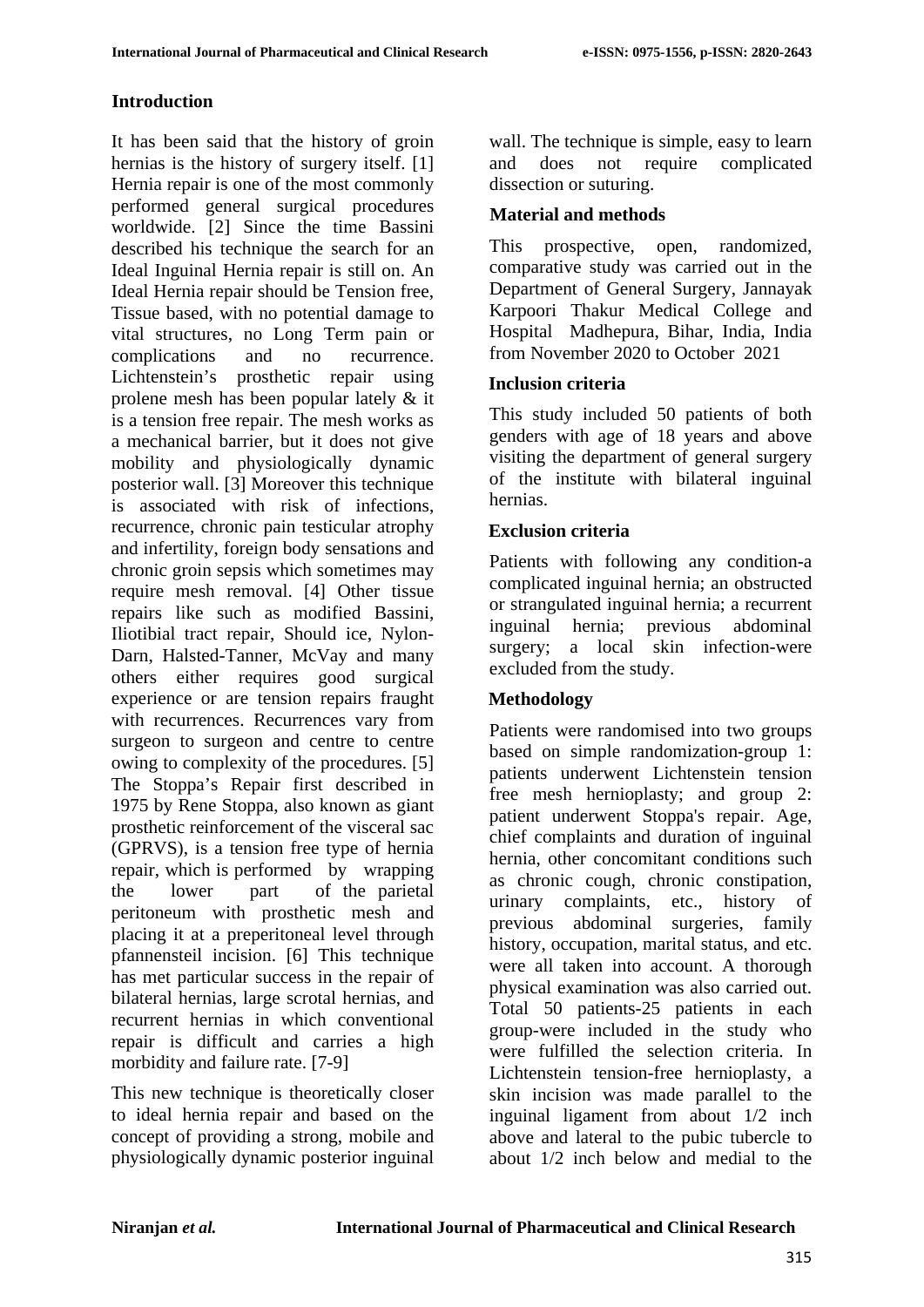anterior superior iliac spine.[10] Vicryl 0. was used to dissect the indirect hernia sac, ligate it, and section it. Vicryl 2/0 was used to plicate and invaginate the large direct sacs. In all cases, a 6x11 cm heavy prolene mesh was used. Using interrupted polypropylene 2/0, the mesh was secured in place. Starting from the pubic tubercle and extending beyond the orifice of the internal ring, the mesh was fixed to the inguinal ligament and conjoint tendon. In another group, Stoppa procedure which was developed by Stoppa was used, with some modifications. [11-14] The standard incision for all patients was a Pfannenstiel incision, followed by vertical separation of both recti to enter the preperitoneal space. The preperitoneal space was dissected with a blunt dissection. Retzius' retro pubic space was dissected, and the rectus abdominis muscle and epigastric vessels were reached laterally, extending to the retro inguinal space. It was possible to see the spermatic cord and gonadal vessels. The iliac vessels, the superior pubic ramus, and the obturator foramen were all exposed. The presence of direct hernias was discovered and the size of the hernias was reduced. Large sacs were removed and a purse-string suture was used to bind them. The distal peritoneum was left attached to the cord, the indirect sacs were divided, and the proximal peritoneum was sutured. If the indirect hernia was sliding, the sac was separated from the cord structures. Dissection of the spermatic cord and gonadal vessels' peritoneal attachment was used to partialize them. In the preperitoneal space, a prolene mesh (polypropylene nonabsorbable synthetic mesh; single  $(60\times60$  cm) or two  $(30\times30)$ cm) was placed. The mesh did not need to be fixed because the intraabdominal pressure forces it to lay flat between the peritoneum and fascial layers.

Each patient's operative data was recorded in case record form, with a focus on operative time and intraoperative complications. Assessment of

postoperative pain, postoperative complications, hospital stay, time to return to normal daily activities, chronic groyne pain, and recurrence were all included in the postoperative data collection. The visual analogue scale was used to assess postoperative pain in each patient at 12 hours, 24 hours, and 7 days after surgery. After the operation, all patients were monitored for one month to assess complications, pain, return to normal daily activities, chronic groin pain, and recurrence.

The statistical package for the social sciences, version 25.0 software (SPSS v.25.0) was used to conduct the analysis. P=0.05 was considered as the significance level. Number and percent were used to describe qualitative data. Range, mean, SD, and median were used to describe quantitative data. The  $\chi^2$ -test was used to compare different groups in terms of categorical variables.

### **Results**

The present study has included 50 patients with bilateral inguinal hernia, meeting the selection criteria. The patients were randomly assigned to one of two groups in this study. In group 1, 25 patients underwent bilateral Lichtenstein tensionfree hernioplasty, while group 2 underwent Stoppa repair. As per preoperative variables-age, BMI, comorbidities, and smoking did not show a statistically significant difference between the two groups. As shown in Table 2, the operative time was significantly shorter in group 2 patients  $(44.33 \pm 6.23 \text{ min})$ , whereas it was  $79.54 \pm 7.51$  min in group A. In both groups, there were no intraoperative complications. Group 2 patients had significantly lower postoperative pain scores measured by the visual analogue scale at 12 hours postoperatively, but there was no statistically significant difference in pain at 24 hours or 7 days postoperatively (Table 3). In terms of postoperative complications, postoperative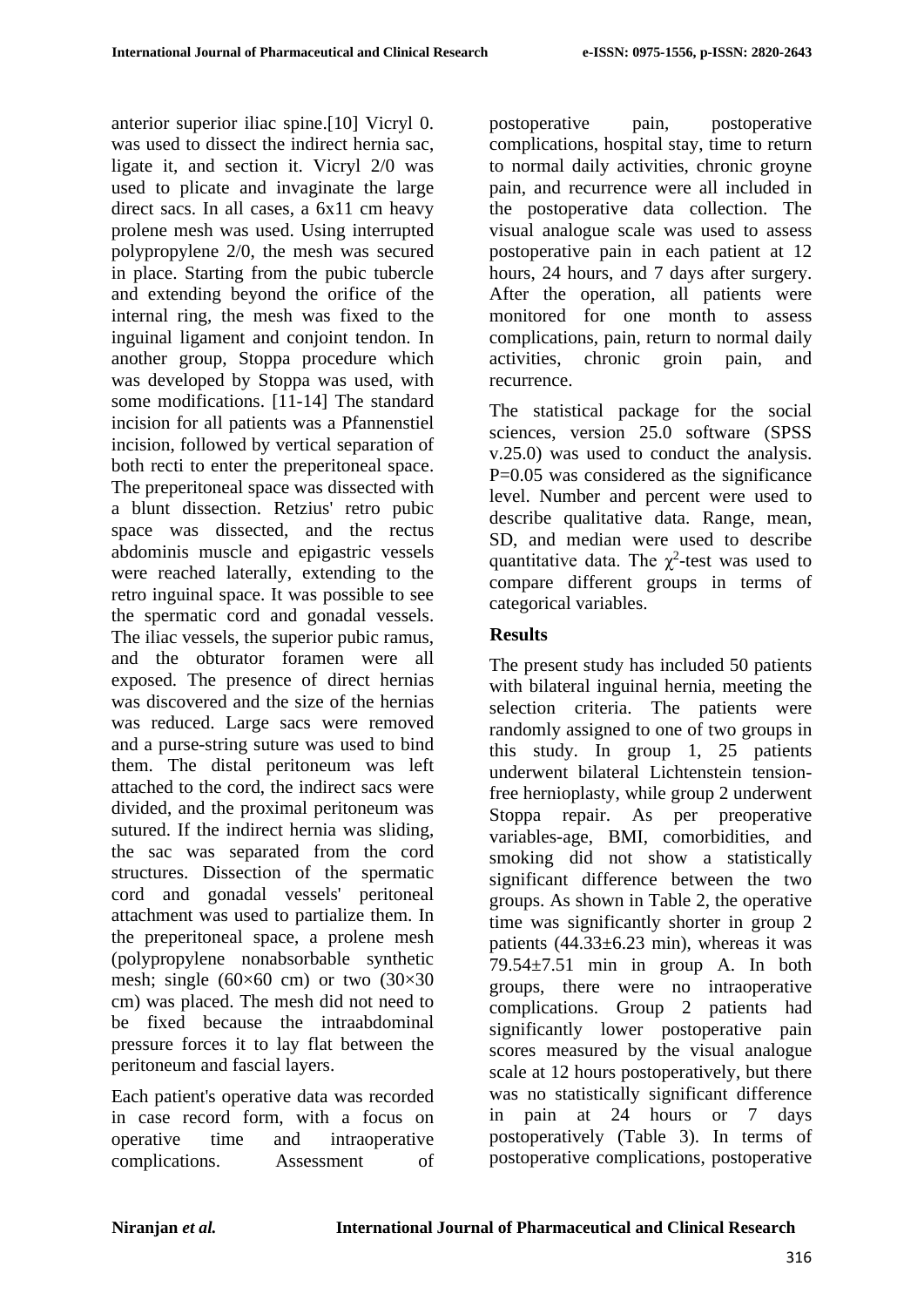| hospital stays, return to normal daily    |  |  |  |
|-------------------------------------------|--|--|--|
| activities, and chronic groin pain, there |  |  |  |

|         | was no statistically significant difference |     |         |
|---------|---------------------------------------------|-----|---------|
| between | the                                         | two | groups. |

| <b>Characteristics</b>                  |                 | Group 1          | Group 2           | P value |
|-----------------------------------------|-----------------|------------------|-------------------|---------|
| Age (years); Mean $\pm$ SD              |                 | $46.89 \pm 9.20$ | $49.45 \pm 10.78$ | 0.58    |
| <b>Male/Female</b>                      |                 | 20/5             | 21/4              | 0.57    |
| BMI (kg/m <sup>2</sup> ); Mean $\pm$ SD |                 | $29.50 \pm 4.43$ | $30.97 \pm 3.66$  | 0.62    |
|                                         | Hypertension    | 4                |                   |         |
| Co-morbidities                          | <b>Diabetes</b> | 5                |                   | 0.77    |
|                                         | <b>COPD</b>     | 6                |                   |         |
| <b>Smoking</b>                          |                 | 8                |                   | 0.66    |

| Table 1: demographic profile of the patients |  |
|----------------------------------------------|--|
|----------------------------------------------|--|

**Table 2: Operative and postoperative parameters of the patients, (n=15).**

| <b>Variables</b>                                |                                      | Group 1                            | Group 2          | P value |  |
|-------------------------------------------------|--------------------------------------|------------------------------------|------------------|---------|--|
| Operation time (min); Mean $\pm$ SD             |                                      | $79.54 \pm 7.51$                   | $44.33 \pm 6.23$ | < 0.001 |  |
|                                                 | Wound hematoma                       | $\overline{A}$                     | 3                |         |  |
| Post-op<br>complications                        | Urine retention                      | 2                                  | 2                |         |  |
|                                                 | Wound infection                      |                                    |                  | 0.41    |  |
|                                                 | Scrotal hematoma                     |                                    |                  |         |  |
|                                                 | Groin pain                           | 14                                 | 15               |         |  |
| Post-op hospital stays<br>(days); Mean $\pm$ SD |                                      | $1.17 \pm 0.39$<br>$1.14 \pm 0.31$ |                  | 0.68    |  |
|                                                 | Return to work (days); Mean $\pm$ SD | $19.34 \pm 2.01$                   | $20.05 \pm 2.80$ | 0.82    |  |

#### **Table 3: Comparison of post-operative pain in both groups**

|                                                | Post-operative pain |                 |                 |  |
|------------------------------------------------|---------------------|-----------------|-----------------|--|
| <b>Groups</b>                                  | $ 12$ hours         | 24 hours        | 7 days          |  |
| Group 1; Mean $\pm$ SD $\vert$ 8.23 $\pm$ 1.66 |                     | $5.80 \pm 1.77$ | $1.98 \pm 1.19$ |  |
| Group 2; Mean $\pm$ SD $ 7.16\pm1.18$          |                     | $5.57 \pm 1.34$ | $1.67 \pm 0.97$ |  |
| value                                          | ) በ27*              | 0.67            | 0.87            |  |

#### **Discussion**

Bilateral inguinal hernia repair has long been considered a two-stage procedure, with simultaneous repair discouraged. For the repair of bilateral hernias, Stoppa described his midline preperitoneal approach. [13] Bilateral hernias should be repaired at the same time rather than sequentially, according to research. [15, 16] Amid et al later advocated using the

Lichtenstein technique for simultaneous repair of bilateral hernias under local anaesthesia. [17] Fischer et al provided excellent documentation of the feasibility and tolerability of repairing bilateral inguinal hernias at the same time. [18] We have tried to investigate the benefits and drawbacks of two open, tension-free mesh techniques for the repair of bilateral inguinal hernias in this study. Malazgirt et al studied 45 patients with bilateral inguinal hernias-22 patients underwent Stoppa procedures and 23 patients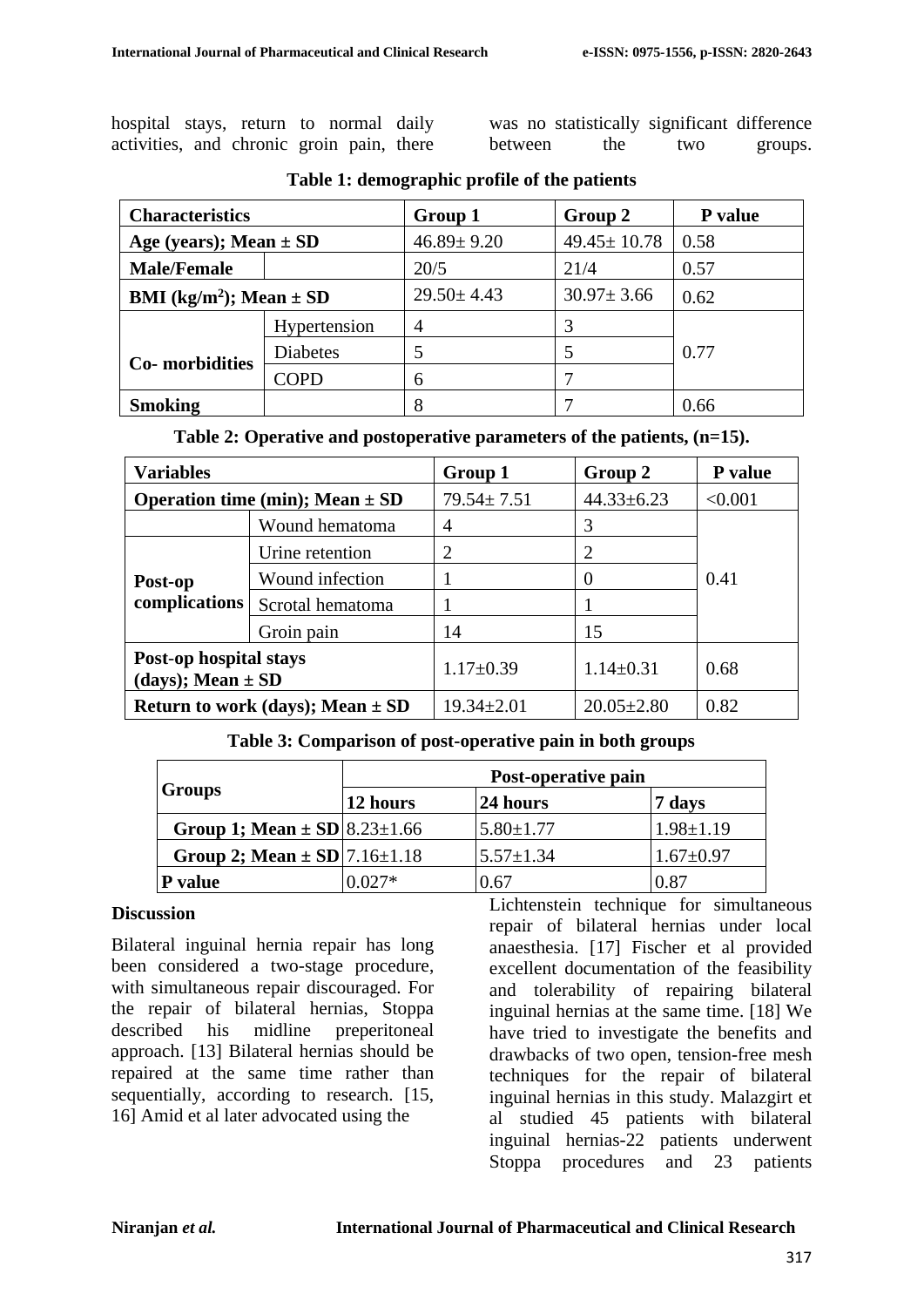underwent bilateral Lichtenstein procedures-and found that Stoppa procedures took significantly less time than bilateral Lichtenstein procedures. [19] Stoppa repair was done under spinal anaesthesia, and Lichtenstein repair was done under spinal or local anaesthesia. To avoid any bias in postoperative pain scoring, all procedures were performed under spinal anaesthesia in this study. In terms of operative time, our results were comparable to those of Malazgirt et al as the Stoppa procedure took significantly less time than bilateral repair. The mean operational time for Stoppa repair was 39.0±5.15 minutes in research by Talha et al which is about 10 minutes shorter than what Stoppa and colleagues reported since Stoppa and colleagues concentrated their investigation on difficult and recurrent hernias, which we eliminated from our study. [20]

In our investigation, there was no significant difference in postoperative hospital stay between the two groups, which was consistent with Malazgirt et al findings. [19] For bilateral Lichtenstein repair, Maciel et al found a mean postoperative hospital stay of 1.55±0.83 days (most of their patients were admitted for 1 day). [21] For bilateral Lichtenstein repair, Miller et al reported a mean hospital stay of 6.4 days, and Serpell et al reported a hospital stay ranging from 2 to 12 days. [15, 16] In these two investigations, we were unable to provide an adequate reason for the relatively protracted postoperative hospital stay following bilateral Lichtenstein repair. The length of stay in the hospital after bilateral Lichtenstein surgery was similar to that reported in the literature. [22] During their study in 2003, Fernandez-Lobato et al. found that the average postoperative hospital stay following Stoppa repair was 1.2 days; this result was also similar to the present study. [23]

Li et al carried out a meta-analysis. The results of 2860 patients enrolled in 10 randomized controlled trials and two comparative studies for comparison between preperitoneal and Lichtenstein repair for unilateral inguinal hernia were pooled in this meta-analysis, which found no significant difference in postoperative complications between the 2 groups. [24] According to Malazgirt et al and Talha et al there was no significant difference in the incidence of postoperative complications between bilateral Lichtenstein repair and Stoppa repair. [19,20] Our findings were analogous to all these three studies, since we also found no significant differences in postoperative complications between the two groups. [25]

In this study, there was no significant difference in the return to normal daily activities between the two groups. In this study, the Stoppa surgery had considerably lower postoperative pain scores at 12 hours than bilateral Lichtenstein repair, however there was no significant difference in pain scores at 24 hours or 7 days postoperatively. Similar type of findings was also observed in a study done by Talha et al. [20]

# **Conclusion:**

Both procedures were capable of achieving favourable post-operative outcomes and had similar problems. The operative time was significantly shorter in stoppa's repair. The time it took for all groups to return to normal activity and work without pain was longer, most likely because the hernia procedures were bilateral.

# **References**

- 1. Talha AR, Shaaban A, Ramadan R. Preperitoneal versus Lichtenstein tension- free hernioplasty for the treatment of bilateral inguinal hernia. Egypt J Surg 2015;34:79-84
- 2. Stoppas procedure: place in present era. IOSR Journal of Dental and Medical Sciences (IOSR-JDMS) e-ISSN: 2279- 0853, p-ISSN: 2279- 0861. Volume 13, Issue 5 Ver. I. (May. 2014), PP 75-76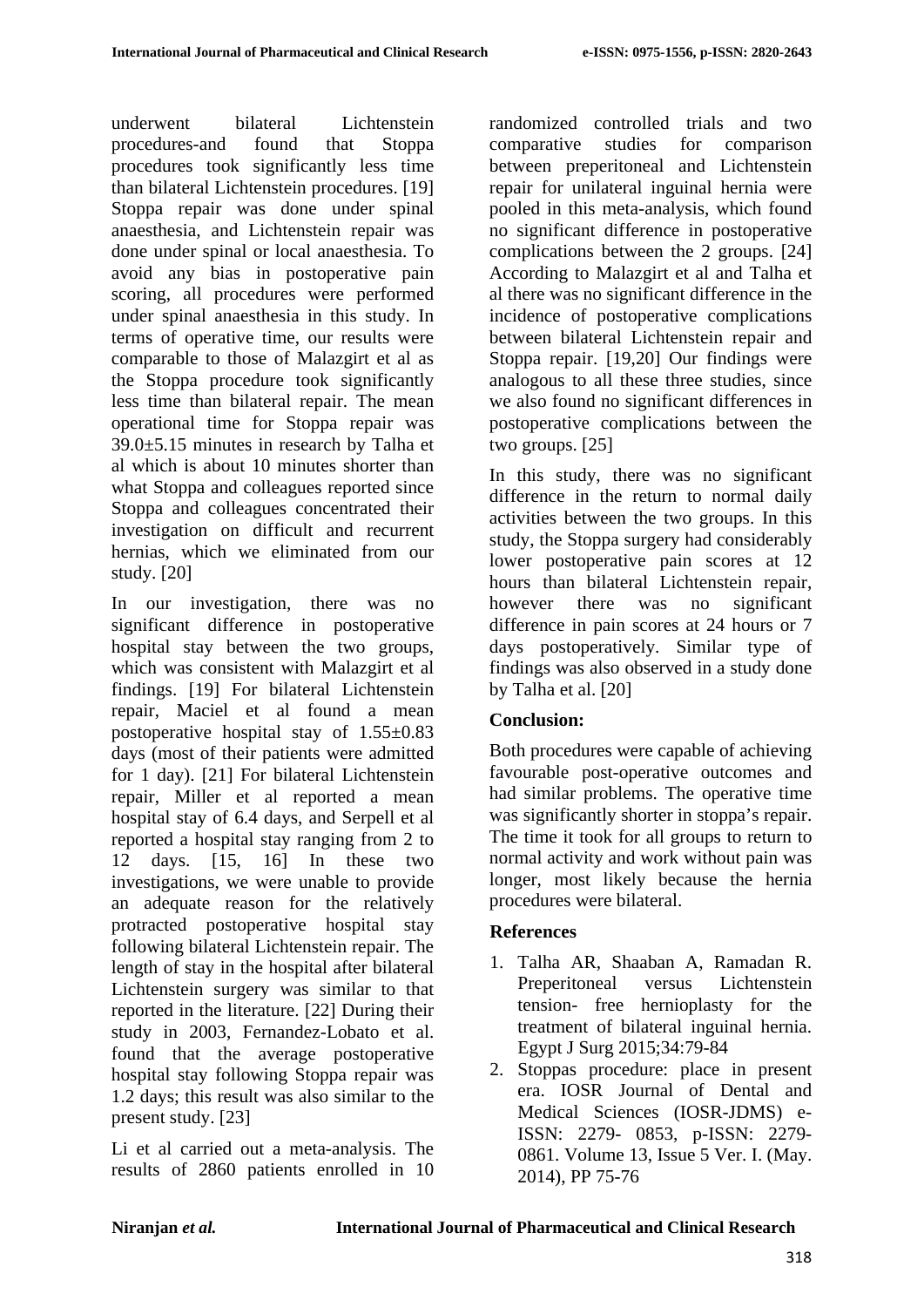- 3. Comparative study of laparoscopic TEP over Stoppa's and Lichtenstein technique for the management of bilateral inguinal hernia- A prospective study international. Journal of Development Research Vol. 4, Issue, 5, Pp. 1031-1034, May, 2014
- 4. Giant prosthetic reinforcement of the visceral sac: the Stoppa groin hernia repair in 234 patients, From the Department of Surgery, Tabriz University of Medical Sciences, Faculty of MedicineTabriz, Iran,Accepted for publication: February 2005,Ann Saudi Med. 2005;25(3):228–232
- 5. Preperitoneal hernioplasty via Pfannenstiel approach for recurrent inguinal hernia. Sci. Med. J. Cai. Med. Synd., Vol. 2,No. 3, July 1990
- 6. Prospective study of open preperitoneal mesh hernioplasty: An early experience of 25 consecutive cases with good short-term outcome. The THAI Journal Of SURGERY 2008; 29:69-72.
- 7. Amid P, Shulman AG, Lichtenstein I. The Lichtenstein open tension-free Hernioplasty. In: Arregui ME, Nagan RF. eds. Inguinal hernia. Advances or Controversies? Oxford &N.York: Radcliffe Medical Press, 1994; p.185- 190
- 8. Wagner J, Brunicardi F, Amid P, Chen D. Inguinal Hernias. In: Schwartz S, Brunicardi F, Andersen D, Billiar T, Dunn D, Hunter J, ed. by. Schwartz's principles of surgery. 10th ed. New York: McGraw- Hill Education; 2015. p. 1495-1516.
- 9. Skandalakis J, Colborn G. Skandalakis' Surgical anatomy. Athens, Greece: PMP; 2004. 10. Zollinger R, Ellison E. Repair of Inguinal Hernia with Mesh (Lichtenstein). In: Zollinger's Atlas of Surgical Operations,  $9<sup>th</sup>$  Edition. The McGraw Hill Companies Inc. 2010;458.
- 11. Stoppa RE, Rives JL, Warla umont CR, Palot JP, Verh aeghe PJ, Delattre

JF. The use of Dacron in the repair of hernias of the groin. Surg Clin North Am. 1984;64:269-85.

- 12. Wantz GE. Giant prosthetic reinforcement of the visceral sac. Surg Gynecol Obstet. 1989;169:408-17.
- 13. Stoppa RE, Warla umont CR, Verh aeghe PJ, R omero ER, M'Balla-N'DiCJ. Prosthetic repair in the treatment of groin hernias. Int Surg. 1986;71:154-8.
- 14. Lerut JP, Luder PJ. Giant prosthetic reinforcement of the visceral sac in inguinal hernia repair: the Stoppa operation. In: Maddern GJ, Hiatt JR, Phillips EH, eds. Hernia repair: open vs. laparoscopic approaches. New York: Churchill Livingstone. 1997;133-44.
- 15. Serpell JW, Johnson CD, Jarrett PE. A prospective study of bilateral inguinal hernia repair. Ann R Coll Surg Engl. 1990;72:299-303.
- 16. Miller AR, Van Heerden JA, Naessens JM. Simultaneous bilateral hernia repair. A case against conventional wisdom. Ann Surg. 1991;213:272-6.
- 17. Amid PK, Shulman AG, Lichtenstein IL. A five-step technique for local anesthesia in inguinal hernia repair. Chirurg. 1994;65:388-90.
- 18. Fischer S, Cassivi S, Paul A, Troidl H. Evidence- based medicine and special aspects in bilateral inguinal hernia repair. Hernia. 1999;3:89-95.
- 19. Malazgirt Z, Ozkan K, Dervisoglue A, Kaya E. Comparison of Stoppa and Lichtenstein techniques in the repair of bilateral inguinal hernias. Hernia. 2000;4:264-7.
- 20. Talha AR, Shaaban A, Ramadan R. Preperitoneal versus Lichtenstein tension-free hernioplasty for the treatment of bilateral inguinal hernia. Egypt J Surg. 2015;34:79-84.
- 21. Maciel GS, Simões RL, Do Carmo FP, Garcia JW, Paulo DN. Results of the simultaneous bilateral inguinal hernia repair by the Lichtenstein technique. Rev Col Bras Cir. 2013;40(5):370-3.